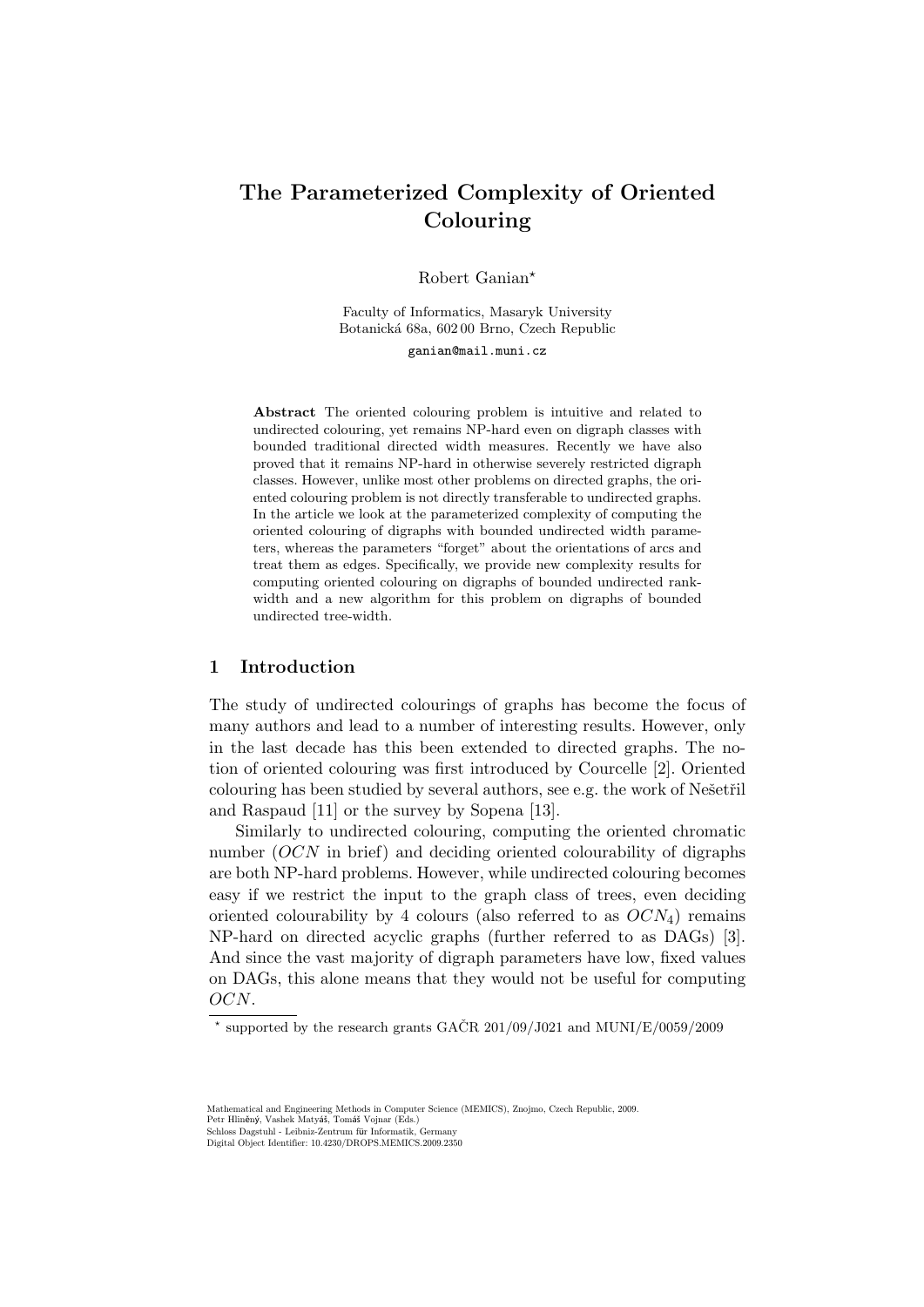Bi-rank-width (first introduced by Kanté  $[9]$ ), the digraph equivalent to rank-width, is an exception since it can have high values for DAGs – we have recently shown that deciding  $OCN_k$  is in FPT on digraphs of bounded bi-rank-width [7] (FPT stands for fixed parameter tractable, meaning that the time complexity is not only polynomial for any fixed value of the parameter, but also the degree of the polynomial does not depend on the parameter). Unfortunately, the case of computing  $OCN$ is worse than for  $OCN_k$ : there is no known parameterized algorithm for computing  $OCN$  utilizing a digraph parameter. But what about undirected graph parameters?

Most hard problems on directed graphs can be directly translated to undirected graphs. Consider c-Path, Hamiltonian Path, Hamiltonian Cycle, Directed Steiner Tree, Directed Dominating Set, Directed Feedback Vertex Set – all of these directed problems have also been extensively studied on undirected graphs.  $OCN$  is different; its definition only makes sense on digraphs. Nevertheless, we show that it is still possible to naturally and intuitively use well-known undirected width parameters for computing  $OCN$  on directed graphs. In the article we present new complexity results and a new parameterized algorithm for  $OCN$  on digraphs restricted by undirected width parameters.

## 2 Preliminariess

We assume that the reader is familiar with all basic definitions related to undirected and directed graphs. Keep in mind that digraph stands for directed graph and DAG stands for directed acyclic graph.

Let  $G, H$  be digraphs. A *homomorphism* of  $G$  to  $H$  is a mapping  $f: V(G) \to V(H)$  such that for all  $(a, b) \in E(G)$ , it holds  $(f(a), f(b)) \in E(G)$  $E(H)$ . The k-oriented chromatic number  $(OCN_k)$  problem is then defined as follows: Given a digraph  $G$ , is there a homomorphism from  $G$  to  $H$ , where  $H$  is some (irreflexive antisymmetric) orientation of edges of the complete graph on  $k$  vertices?  $OCN$  is the optimization problem of finding the minimum  $k$  for a given digraph such that  $OCN_k$  is true.

For simplicity, we will sometimes say that a set of vertices of  $G$  have the same colour – meaning that they all map into the same vertex of H. Notice that such vertices with the same colour can never have an arc between them, and that if there is an arc from a vertex coloured  $A$  to a vertex coloured  $B$ , then there can never be an arc from a vertex coloured  $B$  to a vertex coloured  $A$ . This is a useful and intuitive way of looking at oriented colouring. Next, we will need the notions of tree-width and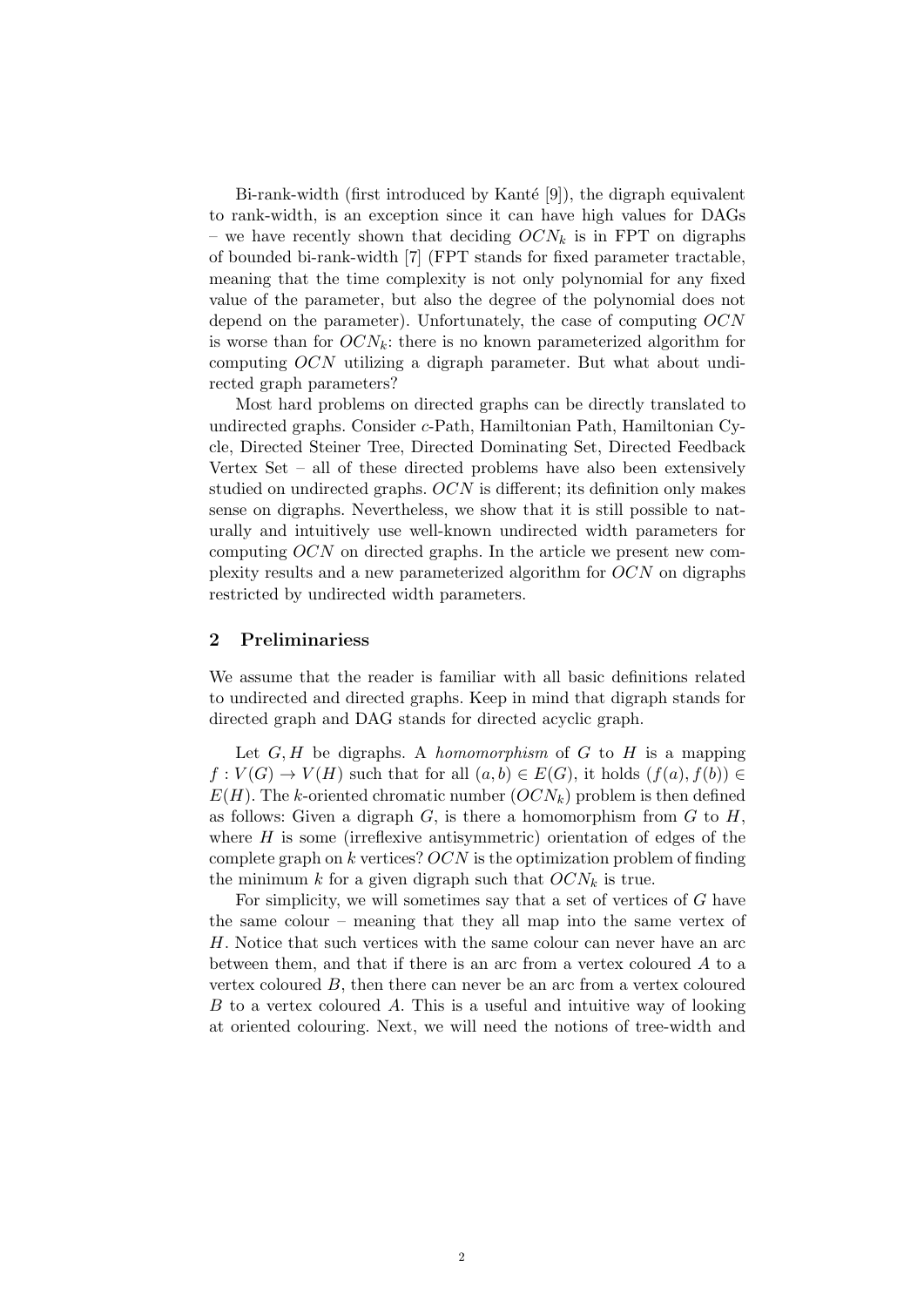rank-width – both being very successful width parameters of undirected graphs.

**Tree-width:** A tree decomposition of an undirected graph  $G = (V, E)$  is a tree T together with a collection of subsets  $T_x \subseteq V$  (called bags) labeled by the vertices x of T such that  $\bigcup_{x \in T} T_x = V$  and (1) and (2) below hold: (1): For every edge uv of G, there is some x such that  $\{u, v\} \subseteq T_x$ .

(2): (Interpolation Property) If  $y$  is a vertex on the unique path in  $T$ from x to z, then  $T_x \cap T_z \subseteq T_y$ .

The width of a tree decomposition is the maximum value of  $|T_x| - 1$ taken over all the vertices  $x$  of the tree  $T$  of the decomposition. We then say that a graph  $G$  has tree-width  $k$  if  $G$  has a tree-decomposition of width  $k$ .

**Branch-width and rank-width:** A set function  $f: 2^M \to \mathbb{Z}$  is called symmetric if  $f(X) = f(M \setminus X)$  for all  $X \subseteq M$ . A tree is subcubic if all its nodes have degree at most 3. For a symmetric function  $f: 2^M \to \mathbb{Z}$ on a finite set  $M$ , the branch-width of  $f$  is defined as follows.

A branch-decomposition of f is a pair  $(T, \mu)$  of a subcubic tree T and a bijective function  $\mu : M \to \{t : t \text{ is a leaf of } T\}$ . For an edge e of T, the connected components of  $T \setminus e$  induce a bipartition  $(X, Y)$  of the set of leaves of T. The width of an edge  $e$  of a branch-decomposition  $(T, \mu)$ is  $f(\mu^{-1}(X))$ . The *width* of  $(T, \mu)$  is the maximum width over all edges of  $T$ . The *branch-width* of  $f$  is the minimum of the width of all branchdecompositions of f. (If |M|  $\leq$  1, then we define the branch-width of f as  $f(\emptyset)$ .)

Natural applications of this definition include not only rank-width (introduced by Oum [10]) but also its directed counterpart bi-rank-width  $(Kanté, [9])$  and the branch-width of graphs (Robertson and Seymour, [12]). In the case of rank-width we consider the vertex set  $V(G) = M$  of a graph  $G$  as the ground set.

For a graph G, let  $A_G[U, W]$  be the bipartite adjacency matrix of a bipartition  $(U, W)$  of the vertex set  $V(G)$  defined over the two-element field GF(2) as follows: the entry  $a_{u,w}$ ,  $u \in U$  and  $w \in W$ , of  $A_G[U, W]$  is 1 if and only if uw is an edge of G. The cut-rank function  $\rho_G(U) = \rho_G(W)$ then equals the rank of  $A_G[U,W]$  over GF(2). A rank-decomposition and rank-width of a graph  $G$  is the branch-decomposition and branch-width of the cut-rank function  $\rho_G$  of G on  $M = V(G)$ , respectively.

Another notion we will need later on is bi-rank-width. For a digraph G, let  $A_G[U,W]^+$   $(A_G[U,W]^-)$  be the bipartite adjacency matrix of a bipartition  $(U, W)$  of the vertex set  $V(G)$  defined over the two-element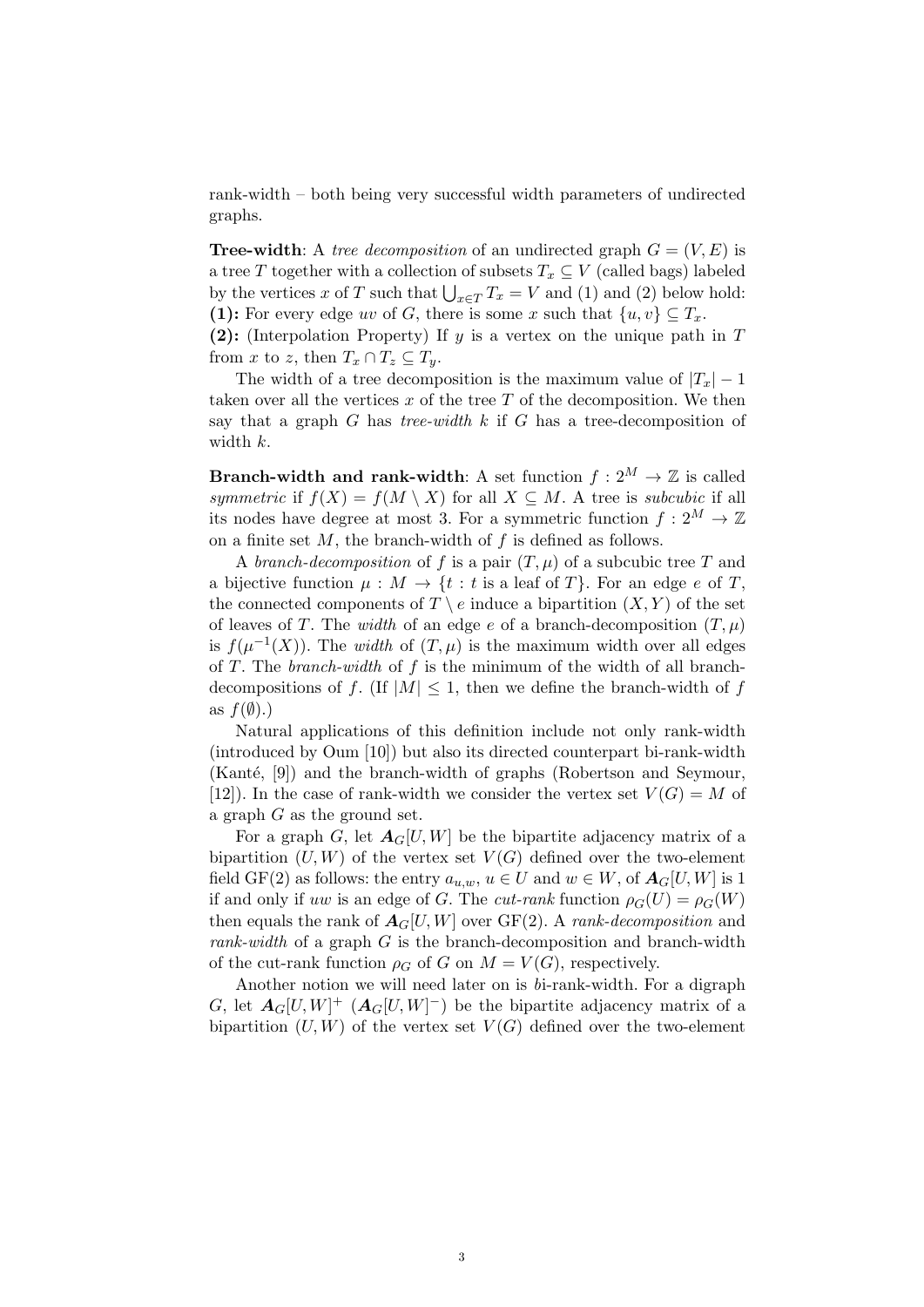field GF(2) as follows: the entry  $a_{u,w}$ ,  $u \in U$  and  $w \in W$ , of  $A_G[U, W]^+$  $(\mathbf{A}_G[U,W]^-)$  is 1 if and only if  $(u, w) \in E(G)$   $((w, u) \in E(G))$ . The  $bi-cutrank$  function of  $G$  is defined as the sum of the ranks of these two matrices  $brk_G(X) = \text{rank}(\mathbf{A}_G[U, W]^+) + \text{rank}(\mathbf{A}_G[U, W]^-)$  over the binary field  $GF(2)$ . A bi-rank-decomposition and bi-rank-width of a graph  $G$  is then the branch-decomposition and branch-width of this bi-cutrank function  $brk<sub>G</sub>$ .

We have mentioned that for the purposes of this paper, we will apply undirected width measures on directed graphs. So, unless otherwise specified, by tree-width and rank-width we will mean the undirected variants of these measures, even when speaking of digraphs. Formally, given a digraph  $G = (V, E)$ , we consider an undirected graph  $G' = (V(G), E(G'))$ where  $E(G') = \{ \{a, b\} : (a, b) \in E(G) \}$ , and by restricting G to bounded tree-width or rank-width we actually restrict the values of these parameters on  $G'$ . Informally this means that we "forget" about the orientations of arcs when computing tree-width and rank-width.

## 3  $OCN$  on digraphs of bounded rank-width

Although rank-width is not as restrictive as tree-width, in a certain sense bounding rank-width means limiting the complexity of the structure of the graph, and this can be exploited to design powerful parameterized algorithms. For example, computing the "usual" undirected chromatic number can be done in polynomial time (XP to be precise) on graphs of bounded rank-width (see [6]), and deciding colourability can even be done in FPT time ([5]). Unfortunately, despite its successes with undirected colouring, it turns out that rank-width is not useful for computing the more complicated  $OCN$  – even on digraphs of bounded rank-width the problem is DET-hard, i.e. as hard as general graph isomorphism. DET is the class of decision problems reducible in logarithmic space to the problem of computing the determinant of an n-by-n matrix of n-bit integers.

**Theorem 3.1.** Computing the oriented chromatic number of digraphs is DET-hard even when restricted to digraphs of bounded undirected rankwidth.

**Proof.** We employ a reduction from a problem involving tournaments. A tournament is, simply put, a complete graph with arbitrary orientation of edges – more precisely, a digraph with precisely one arc between every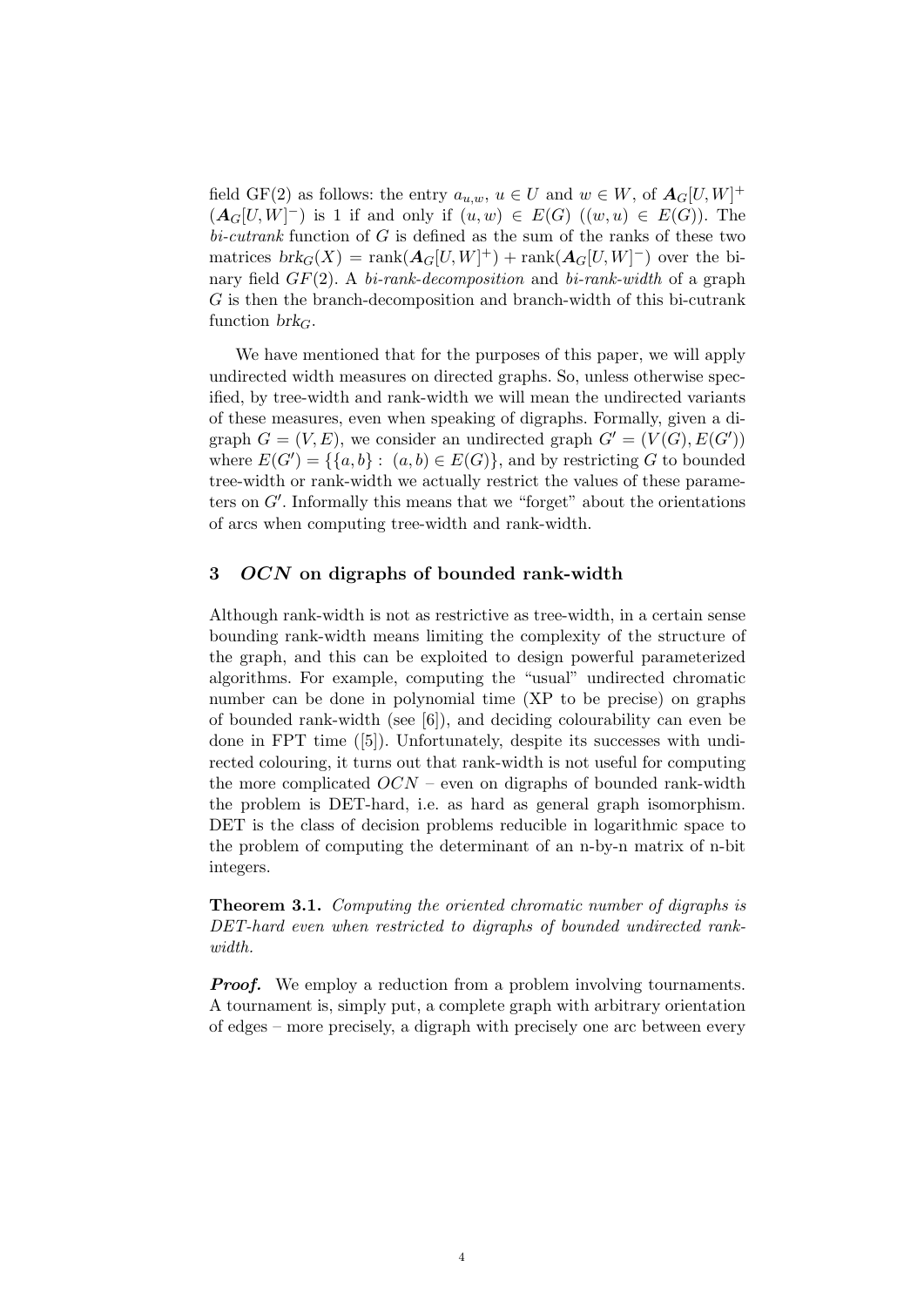pair of distinct vertices. The isomorphism of two tournaments has recently been proved to be DET-hard by Wagner [14].

The reduction works as follows: Given two tournaments  $G_1, G_2$  with *n* vertices each, we construct G as the disjoint union of  $G_1$  and  $G_2$ . Note that the rank-width of  $G$  is 1, yet we could still solve the problem of isomorphism of  $G_1$  and  $G_2$  by solving  $OCN$  on  $G$ .

First, assume that the OCN of G is n. Notice that each of  $G_i$  contains exactly *n* vertices and no colour can appear more than once in each  $G_i$ . We know that there exists a colouring of  $G$  which uniquely identifies each vertex of  $G_1$  with a vertex of  $G_2$  of the same colour. What remains is to argue that such a bijection  $f: G_1 \mapsto G_2$  is an isomorphism. Consider any arc  $(a, b) \in E(G_1)$ . We need to show  $(f(a), f(b)) \in E(G_2)$ , but by the definition of tournaments either  $(f(a), f(b))$  or  $(f(b), f(a))$  must be present, and the latter would contradict the oriented colouring of  $G$ .

Now assume that  $G_1$  is isomorphic to  $G_2$  by an isomorphism  $f: G_1 \mapsto$  $G_2$ . We need to show that G can be coloured by n colours. By definition this means proving that there exists a homomorphism from  $G$  to some tournament H on n vertices. Choose  $H \cong G_2$ ,  $h : G_2 \mapsto H$  being the isomorphism, and consider the following homomorphism: all  $v \in G_2$  map to  $h(v)$  and all  $v \in G_1$  map to  $h(f(v))$ . Any arc  $(a, b) \in E(G)$  must now be also present in  $E(H)$ , proving that G is orientedly *n*-colourable. This concludes our proof.

#### 4 OCN on digraphs of bounded tree-width

The introduction of tree-width was a breakthrough in the field, and it still remains the most popular graph parameter to this day. Tree-width exploits the fact that almost every problem is easy on the class of trees, and parameterizes the graph by how "tree-like" it is. Powerful tools now exist for designing algorithms on graphs of bounded tree-width, however these are not capable of handling  $OCN$ . Nevertheless it still turns out that it is possible to compute  $OCN$  on digraphs of bounded tree-width in FPT time. First, we will need a few known results:

Corollary 4.1 ([8], 6.45). Graphs with bounded degree, or tree-width, or genus have bounded oriented chromatic number.

More precisely, the authors of [1] have proved that the "acyclic chromatic number" of graphs with tree-width  $t$  is at most  $2^{t+1}$ . Hell and

Г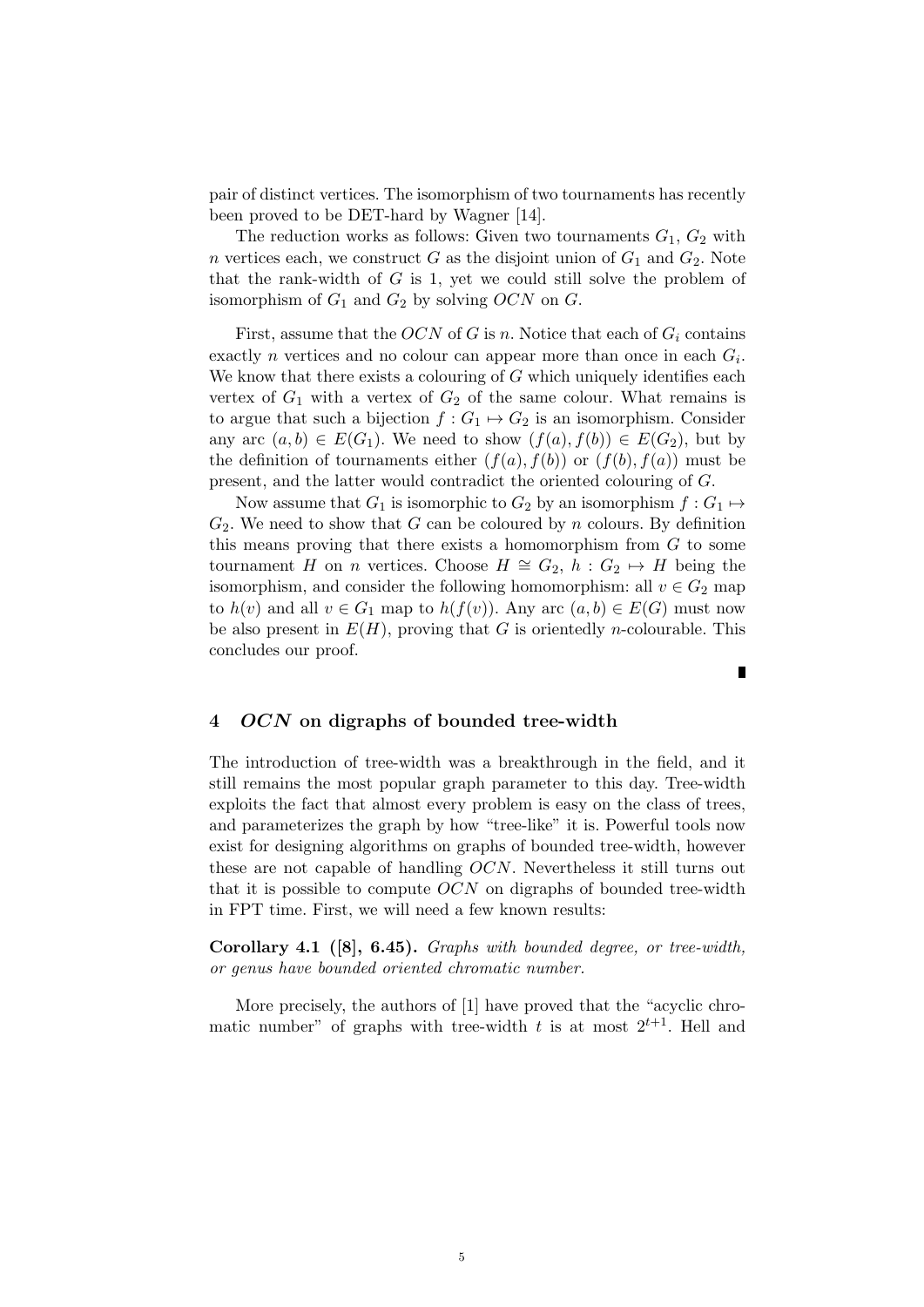Nešetřil in [8] obtained a bound on the oriented chromatic number of at most  $k \cdot 2^{k-1}$ , with k as the acyclic chromatic number of the graph. So altogether we get a bound on  $OCN$  of  $b(t) = 2^{t+1} \cdot 2^{2^{t+1}-1}$  on digraphs of tree-width at most  $t$ .

Now, all that remains is to find an FPT algorithm on tree-width which would decide  $OCN_k$ . Unfortunately, no such direct algorithm is known, but we have recently developed an FPT algorithm doing just that running on the bi-rank-width of digraphs [7]. What we need to do now is prove that tree-width also bounds bi-rank-width, allowing us to use the aforementioned algorithm. This theorem is of independent interest – the proof that tree-width bounds rank-width does not immediately translate to birank-width, and no result on the relationship of these two parameters has been previously known.

**Theorem 4.2.** The bi-rank-width of a digraph  $G$  with tree-width  $t$  is at  $most 2 \cdot (t+1).$ 

**Proof.** We start by normalizing the tree-decomposition of  $G$  in a similar way as in [4, Theorem 6.72]:

- 1. First, we make the decomposition sub-cubic, i.e. bounding the degrees of nodes to 3. This is accomplished by duplicating the nodes of higher degree and inserting them as subdivisions of incident edges. Thus, nodes with high degrees will be duplicated several times.
- 2. Next, we make all the sets in the tree decomposition uniform of size  $t+1$  by adding new vertices to the node if necessary. This can be accomplished by adding vertices from neighbours.
- 3. We ensure that neighbouring sets differ by at most one. This can be achieved by adding interpolating nodes where necessary.
- 4. Now we make sure all sets of leaves have bags of size 1. This is done by adding a path to each former leaf and reducing the size of each consecutive bag on the path by one, omitting a random vertex. Notice that this cannot break the interpolation property. The sets on these paths will be smaller than  $t + 1$ , and will be exempt from step 2.
- 5. Finally, for each node of degree 3 in the decomposition, we create an attachment node with the same set by subdividing any of its incident edges.

Now we will transform this tree-decomposition into a bi-rank-decomposition, and argue that such a bi-rank-decomposition has bounded birank-width. First, we perform a Depth-first search starting from any leaf of the tree-decomposition. Every time we come across a new, previously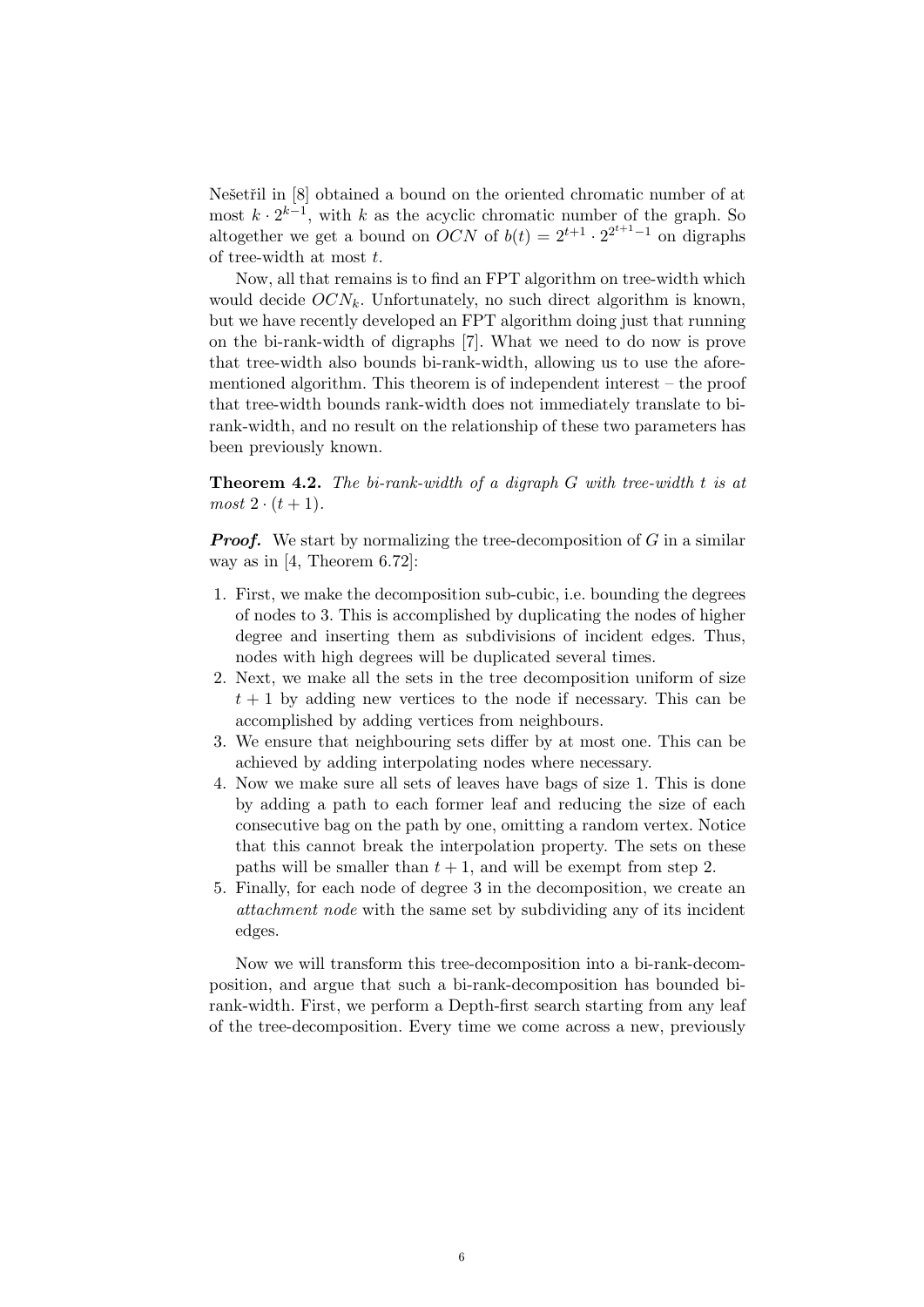unvisited vertex in a bag at some node, we add it as a pendant vertex to the node if the node has degree at most 2. The decomposition must remain subcubic, so if the degree is already 3, we add it to the node's attachment vertex. In this way, all the vertices previously in bags will be added to the decomposition as leafs in the same order as they appeared in bags.

What remains is to argue that such a bi-rank-decomposition truly has bounded bi-rank-width. Consider any edge of the decomposition. The edges incident to leaves of the decomposition can have a bi-rank-width of at most 2, due to the matrices having a single row or column. All other edges were already present in the tree-decomposition, and due to the nature of tree-decompositions (particularly the interpolation property), only at most  $t + 1$  vertices could occur in bags on both "sides" of the edge. This means that of all the vertices in the rows of  $A_G^+$  (those on one "side" of the edge), only at most  $t + 1$  could have ever met with the vertices in the columns of  $A_G^+$  (i.e. those on the other "side" of the edge) in a bag – and since every edge must be present in some bag, we immediately get that all rows or columns other than those of these  $t+1$ vertices will only contain zeros. The same of course holds for the other matrix  $A_G^-$ . Thus  $\text{rank}(A_G^+)$  +  $\text{rank}(A_G^-) \leq 2 \cdot (t+1)$ .

Recall that on digraphs of tree-width at most  $t, OCN$  is bounded by  $b(t) = 2^{t+1} \cdot 2^{2^{t+1}-1}$ . On the other hand, the algorithm for  $OCN_k$  on digraphs of bi-rank-width at most r runs in time  $O(2^{k^2} \cdot (2^{kr(r+1)/2} \cdot kr^3 \cdot$  $|V(G)|$ ) – the runtime is not written explicitly in [7], however it is based on first considering all orientations of arcs of the tournament on  $k$  vertices  $(2^{k^2}$  possibilities), and for each it is possible to straightforwardly apply our algorithm for deciding unoriented  $k$ -colourability on rank-width  $[6]$ which runs in time  $(2^{kr(r+1)/2} \cdot kr^3 \cdot |V(G)|)$ .

So, to compute  $OCN$ , it suffices to simply run through all  $b(t)$  admissible colours and for each colour compute  $OCN_k$  by the bi-rank-width algorithm. The number of tested colours can be trivially improved to  $log b(t)$  in the same way as one can find a number between 1 and k by using only  $O(\log k)$  greater/less-or-equal queries. Altogether, we get:

Corollary 4.3. OCN can be computed on digraphs of tree-width at most t in time  $O(|\log b(t) \cdot 2^{b(t)^2} \cdot 2^{b(t) \cdot (t+1)(2t+3)} \cdot b(t)(2t+2)^3 \cdot |V(G)|)$ .

Ī